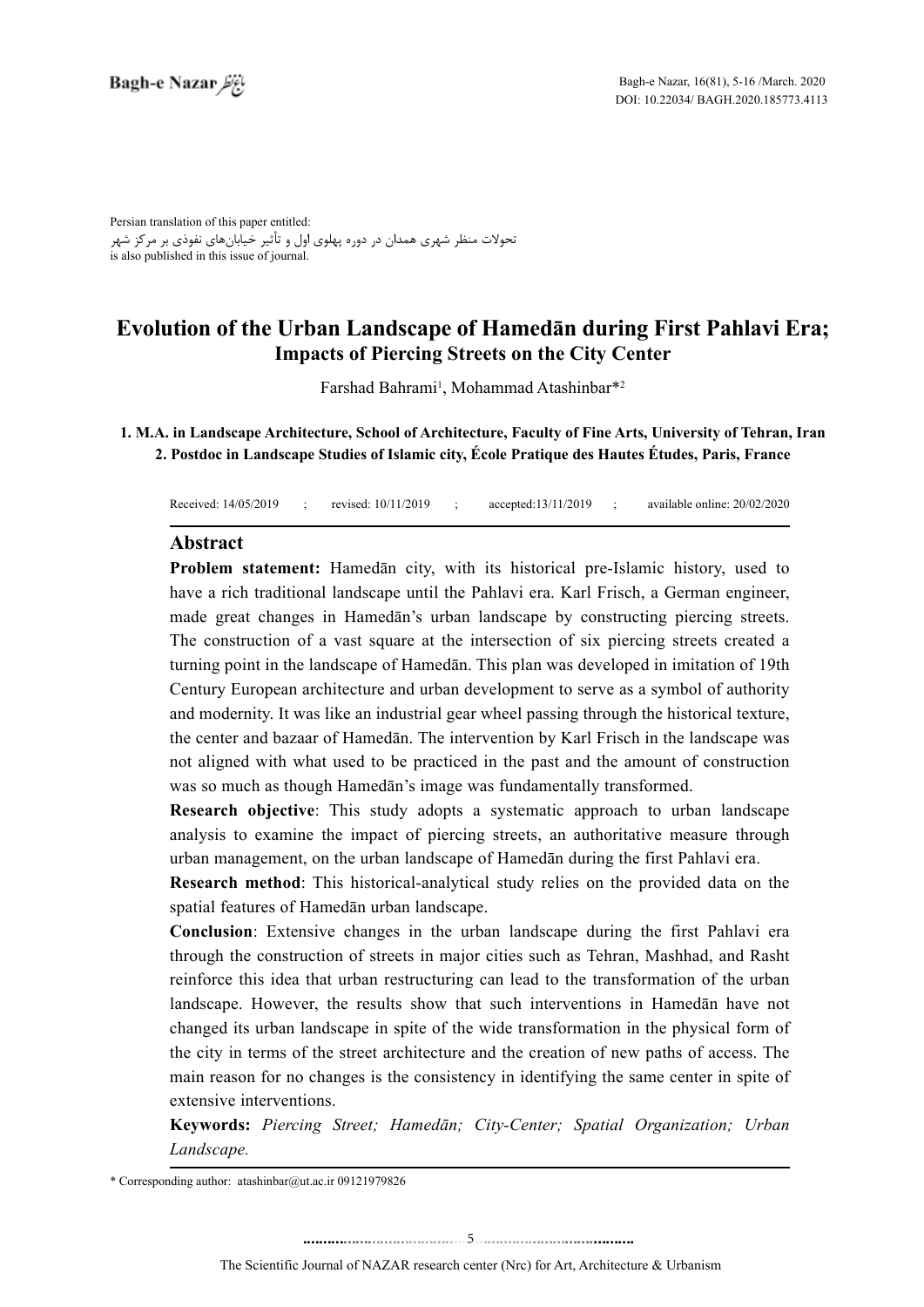# **Introduction**

Hamedān is one of the ancient cities of the world whose formation dates back to the Medes era. Deioces succeeded in uniting Medes tribes in 217 BC and selected Ecbatana as the governmental and aristocratic place of the Medes and somehow established the foundation of Hamedan city (Hemmaty Azandariany  $&$  Khaksar, 2013). In the Islamic era, after the conquest of the city, the victorious army was not stationed in the city but created a new settlement for themselves by destroying the walls of the city, expanding the old city, and constructing a mosque and a bazaar (Le Strange, 1981, 210). The history of the grand mosque dates back to the first century. The bazaar of Hamedān consisted of three rows in the fourth century AC. The grand mosque was located among them. The Hamedan bazaar received much attention in the Safavid era; in addition, dozens of caravanserai were formed around it in the Qajar era (Fig. 1), as Lord Curzon and Hugo Grote have referred to them in their travelogue  $(Zarei, 2011, 55-74)$ . The first organizational transformation in Hamedān urban landscape and its manifestations from the ancient period can be seen by shifting the center of Hamedan from *Ecbatana* to the grand mosque area and the bazaar. This can be seen in most Iranian cities in the Islamic era. According to Mansouri, the reason for this difference is related to the transformation of social thought and consequently changes in the city's spatial organization. The Spatial organization of an Iranian city had two distinct identities before and after Islam (Mansouri, 2013). Unlike the Islamic architecture which maintains and modifies the pre-Islamic architectural practices, the Iranian city has two distinct periods before and after Islam. The reason is the difference between their spatial organizations (Ibid,  $51$ ).

After the approval of the first law of urban management called "the construction and development of streets and passages" in the National Assembly in the first Pahlavi era on



Fig. 1. Gates were the main symbols of the city's expansion in the historical periods which expanded along the main structure and the center. According to the Metraghchi's drawing, Hamedān had four gates during the Safavid era but this number increased to ten during the Oajar era (Metraghchi, 2000).

November 17 in 1933, changing the physical form of the city began by constructing the piercing streets in Hamedān for the first time. Reza Shah's modernist thoughts emerged in the plan developed by a German group with the presence of Gerhard Roudberg, Graham Ler, and Stoelbach. The Iranian engineer Sayyafullah Khan Soleimani, and an engineer from Russia (former Soviet Russia) named Vladimir Charoleev also contributed to this plan under the direction of Karl Frisch. Based on this plan, six piercing streets were constructed. The construction of the three streets of Hamedān namely, Sheverin (Shohada), Dariush (Shariati), and Buali, began respectively in 1933, 1934, 1935, and ended in the late 1930s. The streets of Babataher,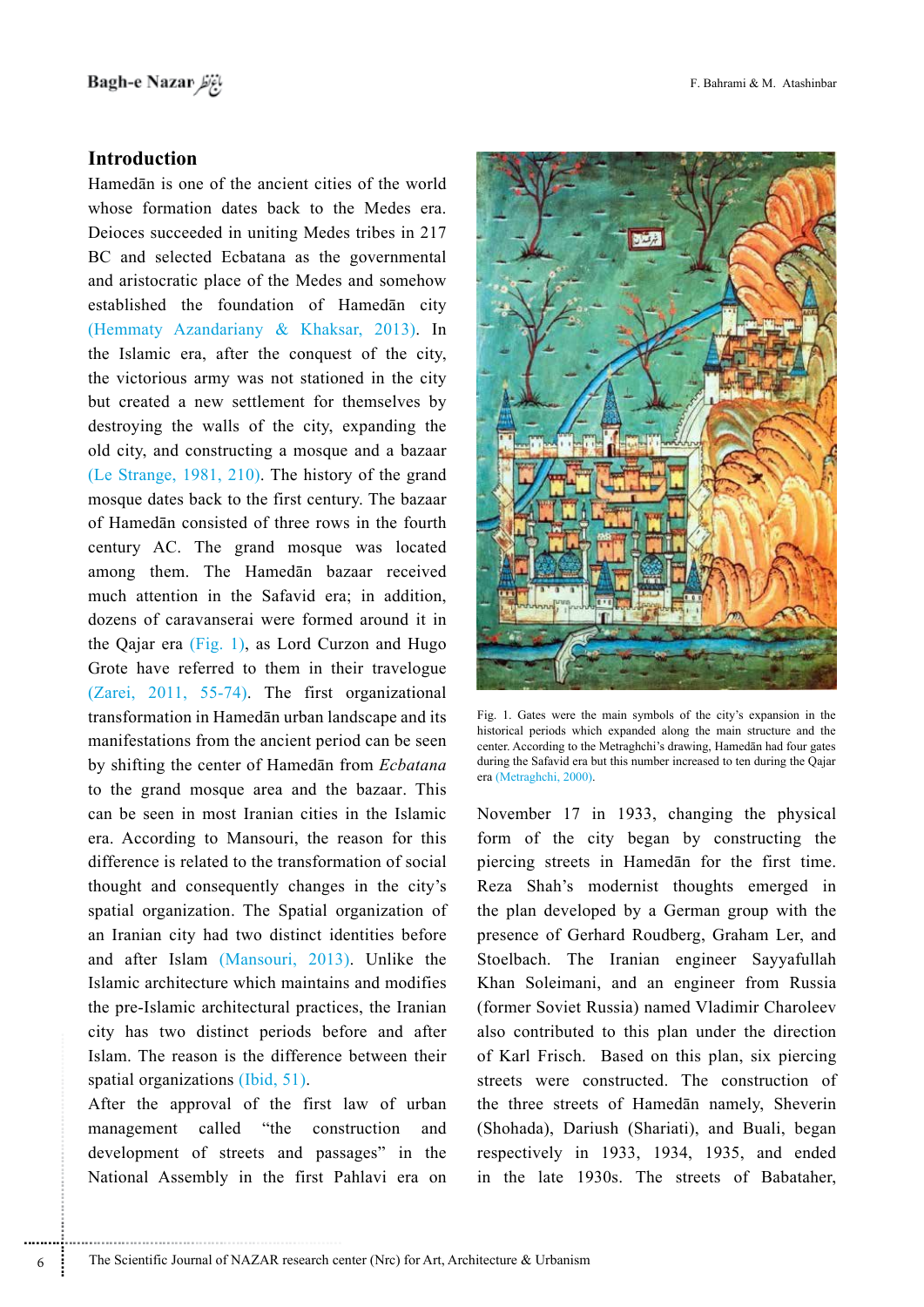Ecbatana, and Takhti were also built in the 1940s (Izadi & Sharifi, 2015, 17). At the intersection of these streets, Imam Square (previous Pahlavi) was built at a little distance from the south of the grand mosque and the bazaar. Various pieces of evidence suggest its role in highlighting the importance of the old city center (bazaar and grand mosque) and its effect on the use of urban spaces (Karami et al.,  $2014$ ,  $53$ ); (Fig. 2). The experience of creating piercing streets  $(Atashinbar, 2015)$  and the first Pahlavi's nonconformist origin have raised a question about the changes made by the construction of six long piercing streets (i.e. streets running through the traditional texture of the city, and a square, as a modern center). The question also investigates the contribution of such changes to the quality of the urban landscape of Hamedān. Many people believe that the plan of Karl Frisch has destroyed the old texture of Hamedān and the old city center (Ibid); also, some of the authors believe that the Karl Frisch's design has destroyed the structure of the bazaar and its main function (Nejad & Ebrahimi, 2018). In the process of evaluating the impact of street construction on the landscape of the city, people's dissatisfaction with the destruction of their houses and the construction of a modernist plan was also significant: "The respected government first keeps the nation's honor, then decorates and develops the city" (Safari, Sheikhnouri & Yousefi  $2014, 43$ ). Another petition considered the drawn map impractical and argued that it would lead to nothing but destroying the houses of some poor people (Ibid,  $50$ ). In addition, Etelaat Newspaper of Hamedān in 1978, referred to a subsequent change in the urban plan: "Nearly for one year, after the approval and issuance of permission to construct a large street in the city of Hamedan, the agents of Hamedān's municipality had been planning and installing red banner above the roofs of the houses..., but after a while, it was not known why the map changed and the red banners were removed from the old roofs and were placed on the roofs of other houses. After two days again, the map changed and the banners were installed on other roofs, and now they have decided to construct a street that is not aligned with the city's situation" (Fendereski, 1978).

### **Research Ouestion**

How has changing Hamedān's historic city center from the Jami Mosque to the Grand Square (Imam Khomeini Square) influenced the urban landscape and the spatial organization of the city?

### **Hypothesis**

Preserving the center as the main component of



f the piercing streets were on the border between<br>
nd unlike the concept of piercing street, they did<br>
nal texture of Hamedān. Comparison between the<br>
in the Qajar era (before the construction of the<br>
eets) and Map of Karl Fig. 2. Karl Frisch's plan for the construction of six piercing streets and the new city center, to some extent, was in line with the old structure of the city, that some of the piercing streets were on the border between the neighborhoods and unlike the concept of piercing street, they did not split the traditional texture of Hamedān. Comparison between the Neighborhoods Map in the Qajar era (before the construction of the square and the six streets) and Map of Karl Frisch (after the construction of the square and the six streets) in Hamedān. Resource: adopted from Azkaya (2001); Le Strange (2011); and Zarei (2011). Drawn and revised the maps by authors.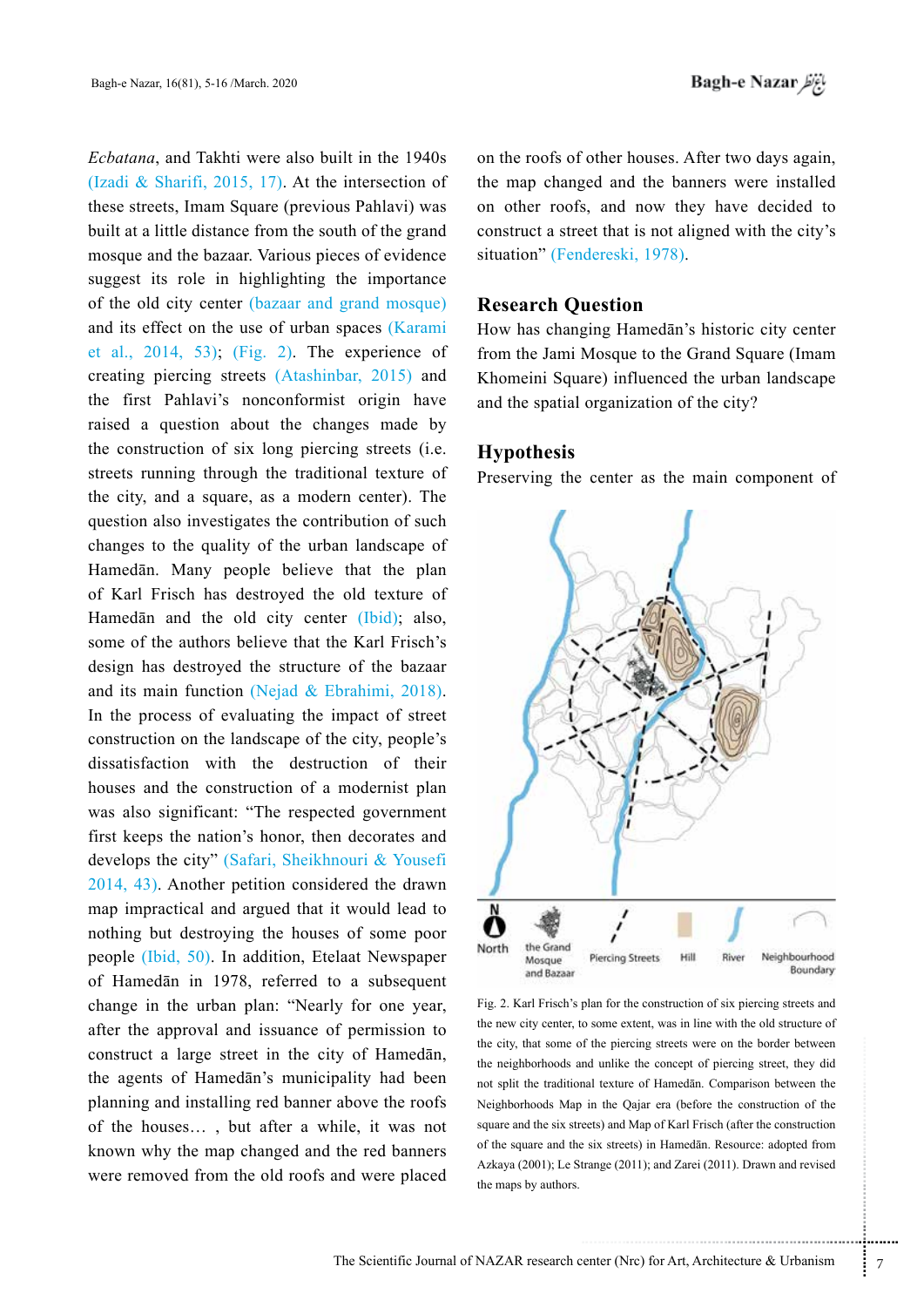the city contributes to maintaining the quality of life and urban landscape. In the city of Hamedan. though the construction of piercing streets and a central square at their intersection has not changed the spatial organization, it has improved its quality by creating a large area next to the mosque and market, as the old city center. The new city center is a combination of the Imam Square (formerly Pahlavi) and the Jami Mosque and Market.

# **Method**

This is analytic-historical research. In this study, the city center's changes, as the most important components of urban landscape, were evaluated by systemic investigation of the city and its spatial organization. The analysis was carried out in relation to the concept of the city center and its criteria. Gathering data in this study was carried out through field research method and by referring to the historical documents and maps. First, developments in the city center were studied by analyzing the historical data. Then in the field visits, the conformity of the old city center's criteria to the new city center was evaluated. Also, the maps of two historical periods before the construction of the square and the six streets (late Qajar), and after the construction of the square and the six streets (first Pahlavi) were prepared by the authors of this study. Then, the city center criteria were developed by analyzing and comparing the maps. Finally, the evaluation of the importance and relevance of the traditional and new center of Hamedān in the urban landscape were carried out by inferring the data of the spatial organization.

### **Literature** review

Studies that have analyzed six piercing streets and the new Hamedān square can fall into two general categories: Some studies have investigated the issue from a conceptual view. These studies have largely compared the urban structure of Hamedan before the construction of Karl Frisch's plan with reliance on sources and historical documents.

The results of these studies have often shown the negative effect of piercing streets on the structure of the city of Hamedān  $(Azkaya, 2001)$ ; Zarei, 2011; Rahimioon, 2016). Another set of studies has developed technical software such as Space Syntax to examine the structure and city linkage before and after the piercing streets. The results of these studies at the macro-level show that the plan has been aligned with the city and its traffic. However, at the micro-level, Karl Frisch's plan has not been aligned with the bazaar and has been evaluated as a poor plan (Izadi & Sharifi, 2015; Varmazyar & Sajadzadeh, 2014).

# **Definitions and theoretical framework • The image and urban landscape**

Literally, in Persian language, these two words are often used interchangeably but in landscape, they are completely different. The term image is a city's physical form directly focusing on the physical aspect of a city, while the term landscape is the audience's interpretation of the physical phenomena (Mansouri, 2007).The intervention based on Karl Frisch's plan has shown its great physical effects on the historic district of the city. However, analyzing the effects of the intervention on the city's landscape has not been investigated and this is the concern of this study.

#### **Organization Spatial Urban•**

In the framework of system theory, the city is a purpose-oriented system whose components contribute to the different and defined functions. In this view, the changes in the city's components cannot be separately studied. In evaluating the changes, apart from physical changes in different components of the city, their relations with other components and functions should be examined. In the evaluation, perception of the audience are important. The Iranian city, as a historical example. of the world's urban tradition, has its own system whose most important organs are introduced as center, structure, boundary (edges), and small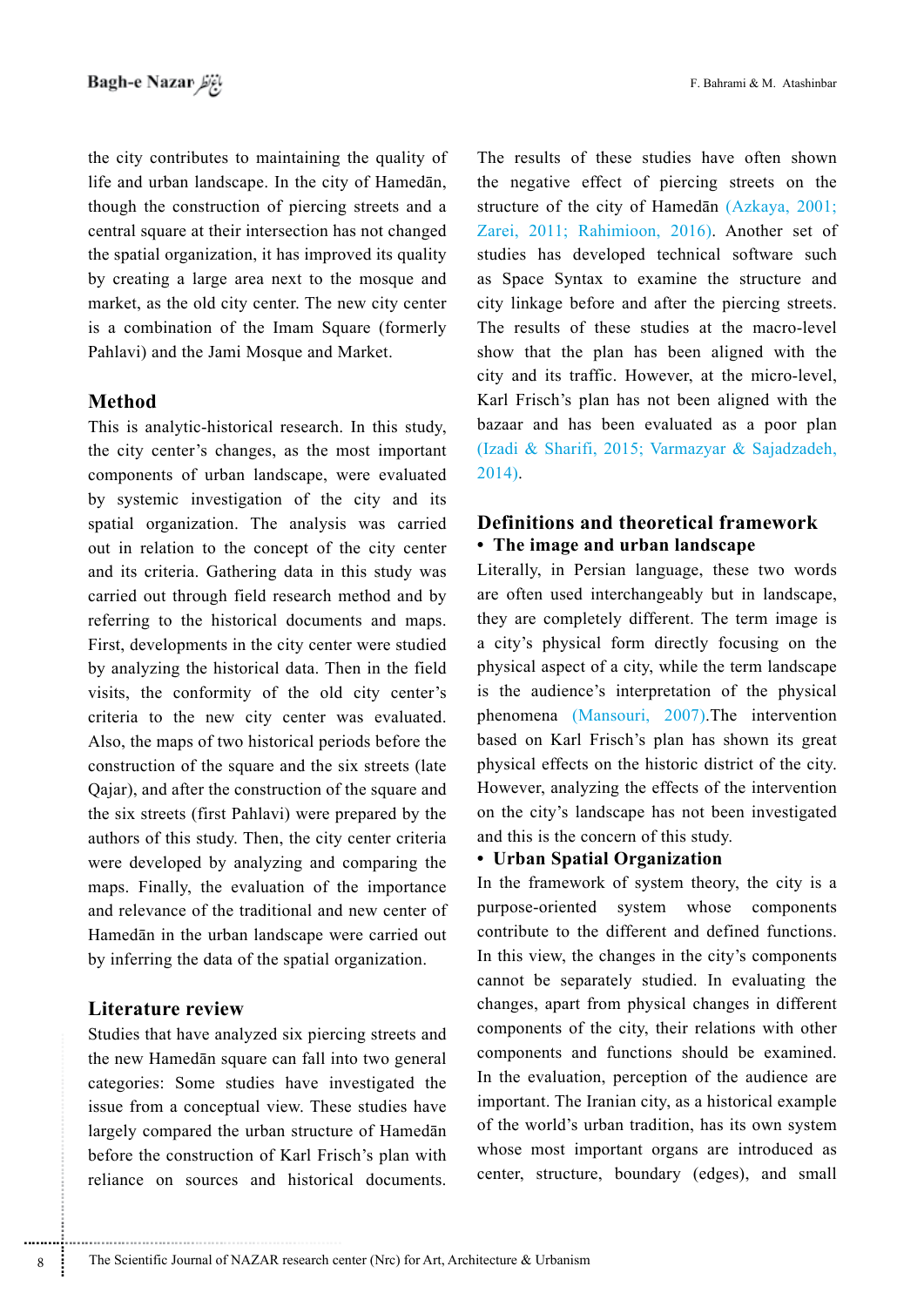wholes (neighborhood) (Mansouri & Dizani, 2016; Mansouri,  $2013$ ). The center is the most important component of the citizens' perception of the city because the preservation of the city depends on the maintenance of its center. In most definitions, the term center is defined as an important node where most of activities are carried out and there are large number of people traveling and commuting. However, a few consider the city center as a symbol of the community's political power used by audience to convey its message to the ruling power  $(Mansouri, 2013; Ballard, 2005)$ . Therefore, the most important way for its recognition is the formation of popular events to which the government does not contribute when it comes to management (Mokhles, 2017). Therefore, the concept of the city center cannot be limited to a geometric form or an independent historical and economic identity; this part of the city can turn into a memorable space because of the formation of various events, the presence of important and functional elements of the city. However, changing or transferring the center leads to stirring up common memory of the city. In most cases, access, function, and space architecture, are affected by the plurality, density, and types of events. There are different criteria for describing and evaluating the functional and spatial importance of the city center by which the explanation and changes of the historical center of Hamedān have been measured.

# **Center of Hamedān**

## **• City center serves different functions**

A city center is a place to work, trade (buy and sell), and run business affairs and it is the economic, political, and cultural heart of the city  $(Ballard, 2005, 235)$ . Ballard also argues that different spaces in the city center define their key and strategic position of the city. City centers are among the geographic spaces that do not have a definite boundary (Burrough  $&$  Frank,  $1996$ ). The city center is the core of the city including a multitude of social-economic activities (Anas, Arnott & Smal, 1998, 1426). In the heart of the city. Sirt and his colleagues argue that the city center means the concentration and convergence of the community and public transport system (Tyrwhitt, Sert & Rogers, 1952). In this approach, the center's most important indicators are small business spaces, administrative centers, and spaces including high-rise buildings (Thurstain-Goodwin & Unwin,  $2000$ ,  $307$ ). According to Murphy and Vance  $(1954)$ , the city centers of England include commercial spaces, offices, and high-rise spaces have received attention and the value of buildings. Moreover, their pedestrian and vehicleland around these spaces is high. Thompson et al.,  $(2015)$  believe that commercial spaces, both large and small malls, are the main pillars of city centers and their absence will stop fueling city centers' boom. As a result, the crowded downtown areas. such as pedestrian, street, museum, theater will be provided with more facilities and services and this raises the value of lands in these areas (Bertaud,  $(2004)$ . According to Ballard  $(2005)$ , the city center has always been the center of power and trade but nowadays, it is the center of leisure, comfort, and .business

ne main reason for the creation of<br>
ots in the central square of the city<br>
y with bazaar and a link which has<br>
between the bazaar and the square.<br>
of the importance of this financial<br>
onstruction of the National (Melli)<br>
e By considering a city center as the place with different functions, we can claim that Hamedan's city center has become stronger than the past after the intervention based on the plan of Karl Frisch. The reason is that the plan of Karl Frisch has saved the structure and function of the bazaar, but also led to a boom fuelled by the more accessibility to the historical center and expansion of more services in the realm of historical center. By the prevalence of commercial activities in the square's body, this space can be considered as Hamedān's economic pole. Varmazyar and Sajadzadeh  $(2014)$ believe that the main reason for the creation of commercial spots in the central square of the city is its adjacency with bazaar and a link which has been created between the bazaar and the square. The main sign of the importance of this financial center is the construction of the National (Melli)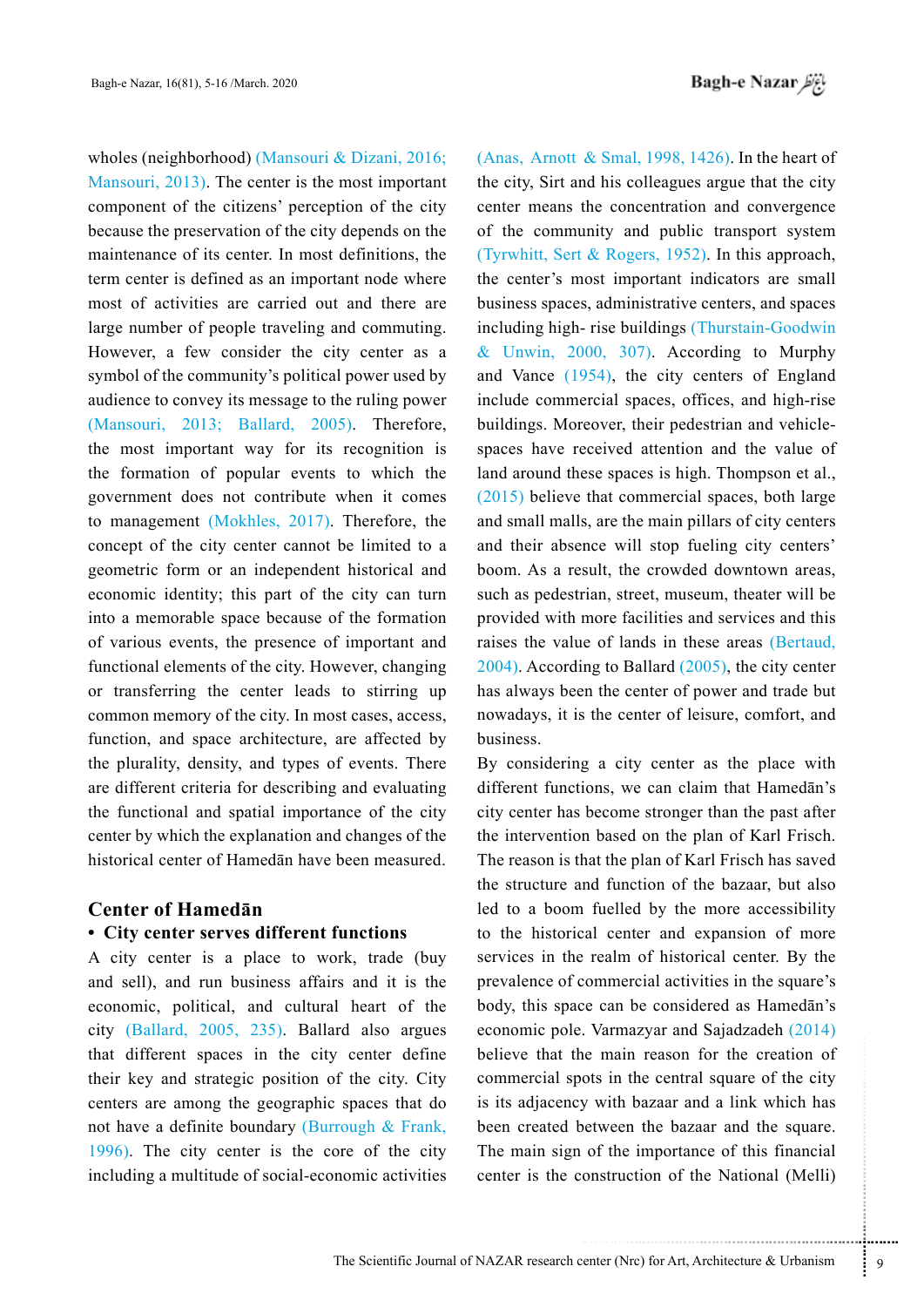bank of Iran in Imam Square and the establishment of Saderat and Tejarat banks (adjacent to the bazaar) on *Ecbatana* Street (Asadollahi & Zakerhaghighi,  $2015$ ). The important point is that the small pieces reflect the dominance of private ownership and, consequently, the presence of the general public.

Although, one of the piercing streets, Ecbatana, has blocked the bazaar complex, the remained shops from this detachment are still active and have turned to independent rows of guilds such as frippery, Saregozar, and rug sellers. The piercing street of Babataher goes through the bazaar too. As a result of Babataher's block, a few rows of the bazaar, the glass seller's bazaar and the goldsmith's bazaar are separated from the core of bazaar and still continue their work. There are commercial spaces along Ecbatana and Babataher streets that connect the commercial complex of Imam Square to the bazaar. After the construction of the square, six streets, and grand mosque's Iwan, the spatial and functional relationships between Imam Square



Fig. 3. Connections between the microeconomic business activities of the evidence for strengthening the city center Imam Square to Bazaar. Source: Authors.

and the old city center have been established  $(Fi\mathbf{g}, 3)$ .

### **Center as a lively social space**

According to this view, city centers refer to a lively atmosphere  $(Caves, 2005, 193)$ . The vitality of a city center preserves its identity and architecture, and a lively city center is the main reason for a city's prosperity (Collis, Berkeley  $\&$ Fletcher, 2000; Powe & Hart, 2009). According to Evans  $(1997)$ , a city center is a place in which there is a historical flow of civil life, and people are busy working, buying and communicating. In his book, Evan introduced four main factors for the evolution and gradual development of the city center: commercial spaces, administrative spaces, industry, and automobiles. A city center serves as the memory and heart of the city's social life and it is the place of public activity and collective memories (Mokhles, 2017). City centers are the social spaces of cities, and are a place where people meet each other. If the spaces are not attractive, the presence of people in the spaces will be faded away unless they are forced to use them (Thompson et al.,  $2015$ ,  $232$ ). Portas  $(2014)$  also characterizes the city center as a place where people meet. In this definition, the vitality criterion relates to the presence and interaction of citizens in space.

Analyzing urbanization tradition in Iran shows that the historical center of Hamedan also had enjoyed the city's social and vibrant prosperity. The construction of six streets and a square provided a new opportunity for the access to the center of the city. However, understanding the new reasons and motivations for voluntary attendance and citizen engagement of people requires the field survey on people's presence in the new place. Preservation of the historical landscape in its old condition and new attractions and additional up-to-date functions in the realm of the city center provide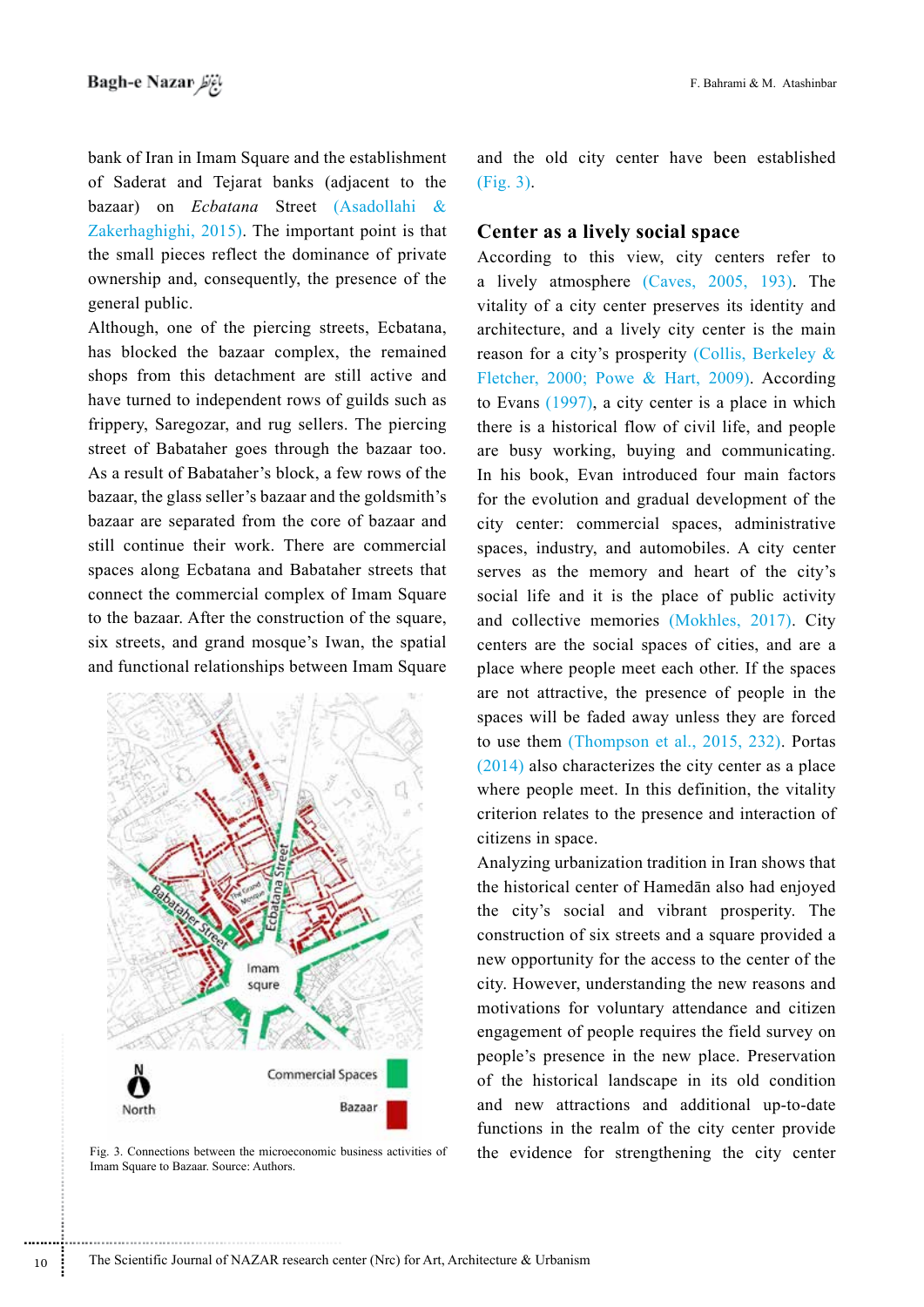of Hamedān after the implementation of Karl Frisch's plan. At the same time, the semiotic value of this complex reinforces the former values of the complex (mosque and bazaar) and emphasizes on "concentration" and its alignment with previous capacities  $(Fig. 4)$ .

# **Center as the place for the emergence of power**

Although we are all aware of the existence of the city center and sometimes we have experienced being in the city center, no specific criteria have been developed for precise measurement of the city center (Thurstain-Goodwin & Unwin, 2000, 307). A city center is the most important component of the spatial organization of a city on which the main part of urban landscape perception is dependent, and its function verifies the dependence of the various elements of the city on its city center. The city center is not only the historical memory of a city, but also a place for different public activities. During the medieval ages, city centers served as initial core contributing to the development of cities, and the church was its symbol (Ballard, 2005). In the Renaissance, with regard to designs' symmetry and geometry, governmental institutions were located in the geometric center; in the 18th and 19th century and



Fig. 4. The vivacious social space of Hamedān city center. Photo: Farshad Bahrami, 2016.

simultaneous with the industrial revolution and the enlightenment era, municipalities became the center's symbol; in the twentieth century and with the presence of capitalist powers, large buildings such as commercial centers became the symbol of the authority's power (Mansouri, 2007, 51). City center as the place for the power emergence presents a different perspective on the space sociology which is proposed by sociologists. This is the place selected by people for gatherings, meetings, expressions of demands and opinions and its function has not been determined by government. In fact, it is the center of power. This space is a place where the hidden energy will be put into use. Examining the political and social events of recent decades shows that the gatherings have been formed in the new center of Hamedan: "On the morning of the Nowruz  $1978$ , a lot of religious students and shopkeepers gathered at the grand mosque and shouted some slogans to support Imam Khomeini. During the ceremony, one of the religious clerics was arrested" (Historical Documentation Center, 1998). "On May 19, 1973, commemorative ceremony of martyrs was held in Grand mosque. The Kayhan newspaper reported that after the protesters

chanted revolutionary slogans in the mosque, the officers fired at them and one was wounded"  $(1)$ <sub>283</sub>). "The marchers held the congregational prayer in Pahlavi square and shot the officers in the square. Mohammad Taghi Alami, a famous cleric of Hamedān, gave a speech at the ceremony and named Pahlavi Square as Imam Khomeini Square" (Fendereski, 1978).

gious mourning are the main events<br>
e in Imam Square. To hold such<br>
roups of citizens move from six<br>
streets and various neighborhoods<br>
aal destination namely Imam Square<br>
enter (Nrc) for Art, Architecture & Urbanism<br>
11 Apart from political gatherings, religious, and ritual ceremonies take place in this square. Among the ritual and religious ceremonies, Muharram and Safar religious mourning are the main events that take place in Imam Square. To hold such ceremonies, groups of citizens move from six main piercing streets and various neighborhoods towards the final destination namely Imam Square  $(Fig. 5)$ .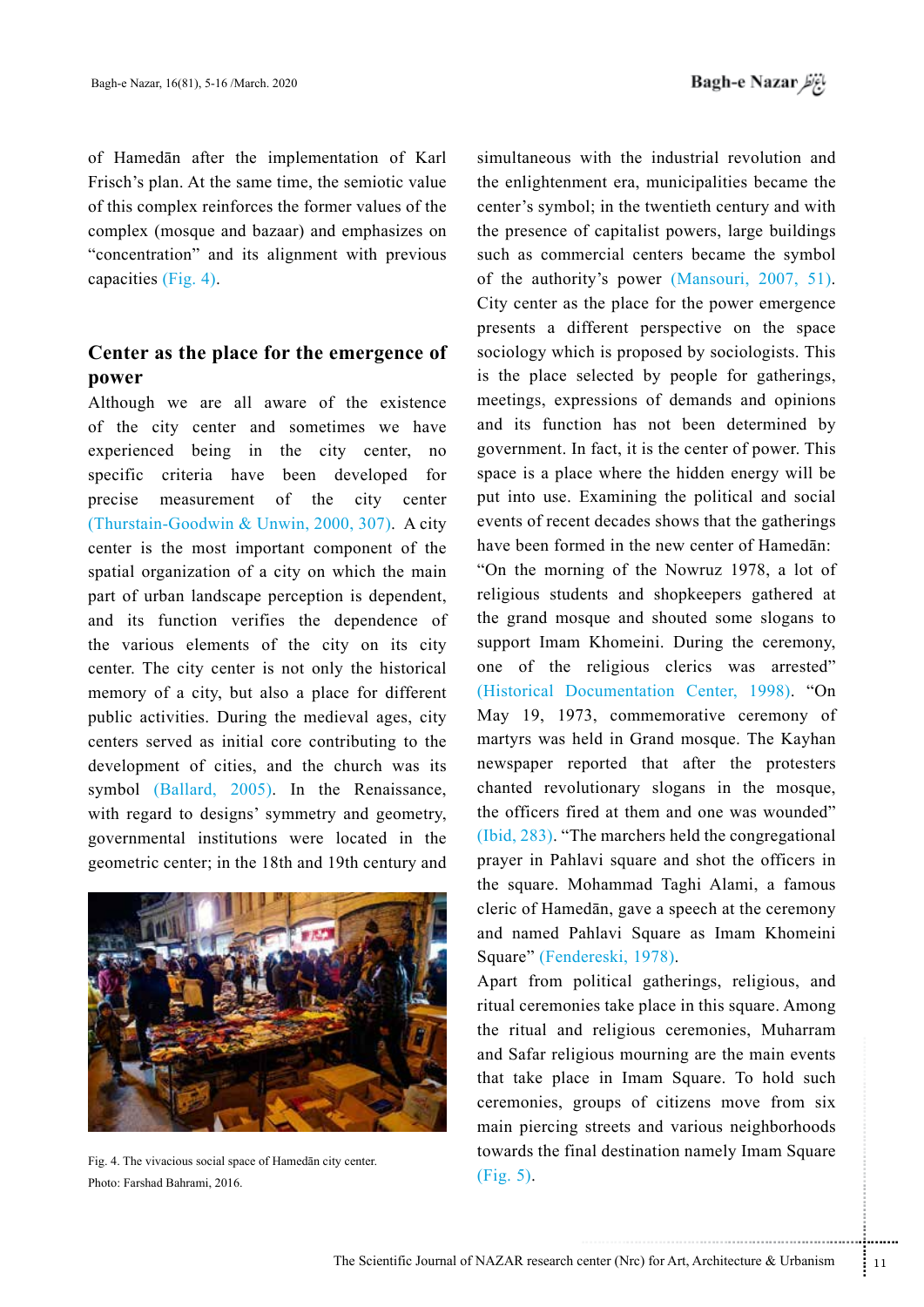Participation in social activities such as spontaneous gatherings of people in the central Square and Grand mosque on September 27, 1987 to collect people's gifts for the warriors at the battlefields and to establish Imam relief committee bases1, highlight the importance of this square in citizens' mind. Also, holding small gatherings in the form of social campaigns such as "no to plastic bags" with the presence of artists and celebrities of the city, has transformed the square into a vibrant space  $(Fig. 6)$ .

# **Different Architecture**

Buildings in city centers are symbolic and they can be found in different forms such as government buildings, sports stadiums, modern museums, commercial, and office buildings (Caves, 2005). Murphy and Vance  $(1954)$  believe



Fig. 5. The noon prayer of Ashura in the square of Imam. Source: Tasnim News Agency (2016), Photo: Abdolrahaman Rafati.

that the tallest buildings are built in city centers. Thurstain-Goodwin and Unwin  $(2000)$  argue that the density of the buildings is one of the main features of city centers.

In the city center, different functions are gradually being shaped; the special architecture associated with the functions has a sign in the landscape of the city. An opportunity was created for constructing new architecture by building piercing streets and the new square. Such architecture embodied a modernist wave and Westernization. This may explain why new buildings were built on the edge of the newly built streets and the city square. The architecture of buildings around the central square of Hamedān is Baroque style (Varmazyar & Sajadzadeh,  $2014$ , 50). These buildings have Iranian decorations; also, they are functional and are made of brick. For its landscape, two metal domes are built on either side of six streets. Designing and constructing buildings with different walls in this square emphasizes its centrality in urban landscape management (Fig.7).

# **Accessibility**

The attraction of a city center is related to the diversity and convenience of public transport which can enhance the sustainability of a city by reducing the use of private transport (Heath,  $2001$ ). In other words, the term city center refers to a place where there is an easy access to public transport (Newman & Kenworthy, 1989; Banister,



Fig. 6. Spontaneous gathering of people on October 4, 1987. Source: Ganj News Agency, Photo: https://ganj.info/slider/slider-jehad/4268.



Fig. 7. Baroque-style buildings in Hamedān Imam Square. Photo: Farshad Bahrami, 2016.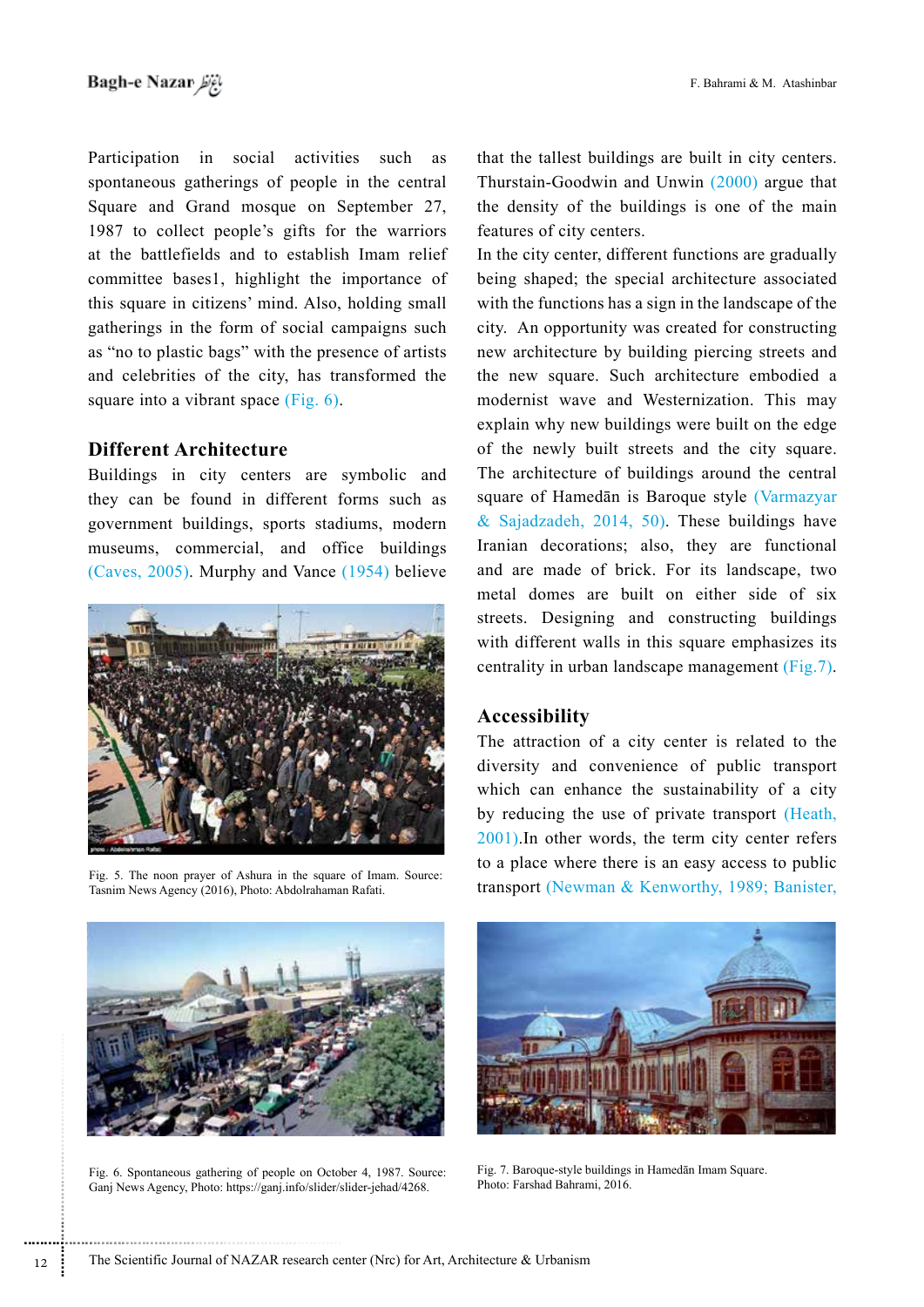1992; Newman, 1992; ECOTEC, 1993; Heath,  $2001$ ), and cheap access to city centers is crucial to the viability of cities  $(Evans, 1997)$ .

A crossing can serve as a physical sign to recognize the city center. City centers can connect the center to other parts of cities through Different roads. Therefore, according to the urban planners' point of view, a center is the place where the main roads of the city meet one another  $(Caves, 2005)$ . After the implementation of Karl Frisch's plan, it can be said that the direct geometry of these six piercing streets, connecting surrounding areas of Hamedān to the square built at their intersection has made Imam Square the most important access point in the city. The radial design of Hamedān city center allows cars to move to the city center and this prevents the center (Varmazyar & Sajadzadeh, 2014, 64). Moreover, the geographic location of Imam Square relative to the bazaar and grand mosque increases the importance of the city's landscape role of this center and this importance is reinforced by strengthening the transportation system relying on their centrality (Fig.  $8$ ).

# **Discussion**

Two decades of extensive construction promoted by the piercing streets in the city in the first Pahlavi era, and a vast square at their intersection, transformed the structure and image of the city. It

the Grand Mosens **Ekhatan Street** Imam Squre



Fig. 8. The presence of public and private vehicles in the city center. Source: Banbak, 2018.

was expected that this new form of the city would have collapsed its traditional structure and the presence of the square as a new center would have changed or faded the function of the mosque and Bazaar as the old center. The city map narrates the fundamental changes in the spatial organization. As a result, the urban landscape of Hamedan could have been transformed. The criteria used for identifying the center show that the location of Imam square, adjacent to the Grand mosque and the bazaar as the old center of Hamedān, have not damaged their main functions in the city but it has reinforced the functions. Therefore, Imam square and its piercing streets, especially Ecbatana Street, have become an open area for the old city center. Nowadays, the center of Hamedān includes the area of Imam Square, Ecbatana Street, Grand mosque and Bazaar. However, these areas are perceived as parts of a whole.

the city. The two remaining streets<br>
legree angle pass through a place<br>
plan (Fig. 9). Hence, it seems that<br>
rder in the plan and its location in<br>
reter in the plan and its location in<br>
enter (Nrc) for Art, Architecture & Karl Frisch's plan has not made any changes at the center of the spatial organization of the new city, consciously or unconsciously. This result may be due to the shape of the land and the boundary of Hamedān which is surrounded by three hills and two rivers. In other words, due to its decisive geometry, Karl Frisch has put his plan in a special place to be responsive to the predicted order; Sheverin street, as the first piercing street, has been constructed between the two ancient hills namely, Hegmataneh and Mosalla, and somehow is on the thalweg of these hills; the stretch of this street named Shariati stands between Hamam Ghaleh and Kulanj Neighborhoods. Buali Street has been built along the Alvasjurd River and located in the boundary of two neighborhoods, and along this street. Ecbatana Street, passes through an area between the old center and the topography of the city. The two remaining streets due to a  $60$ -degree angle pass through a place defined in the plan  $(Fig. 9)$ . Hence, it seems that the imposed order in the plan and its location in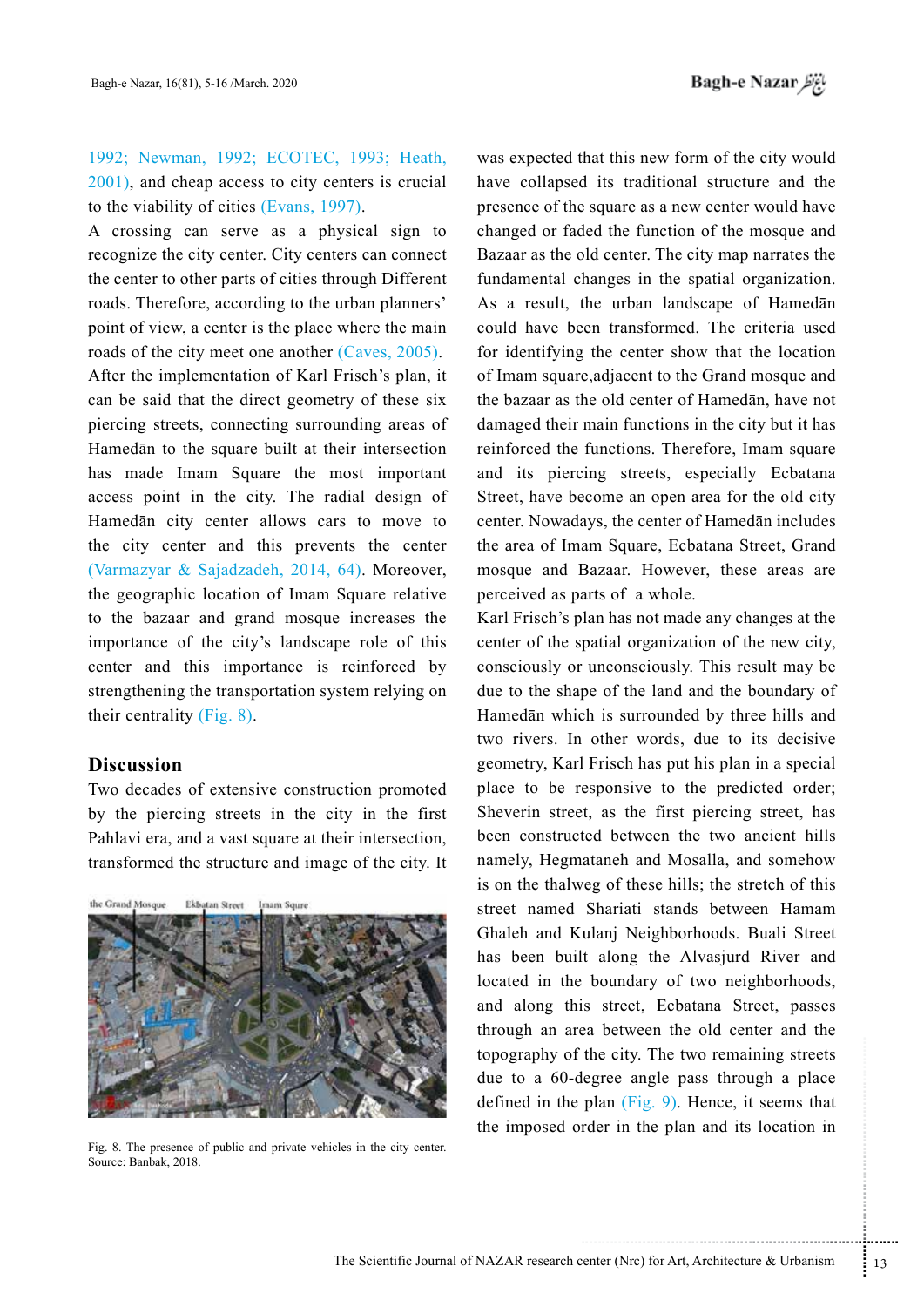

Fig. 9. Map of the city's natural elements, piercing streets and the new city center. Source: authors.



Fig. 10. Imam Khomeini Square, Great Mosque and, Bazaar as a new city center. Source: https://www.instagram.com/p/\_H1nDgSX31/?utm\_source: ig\_share\_sheet&igshid=oy0jys3t8stn.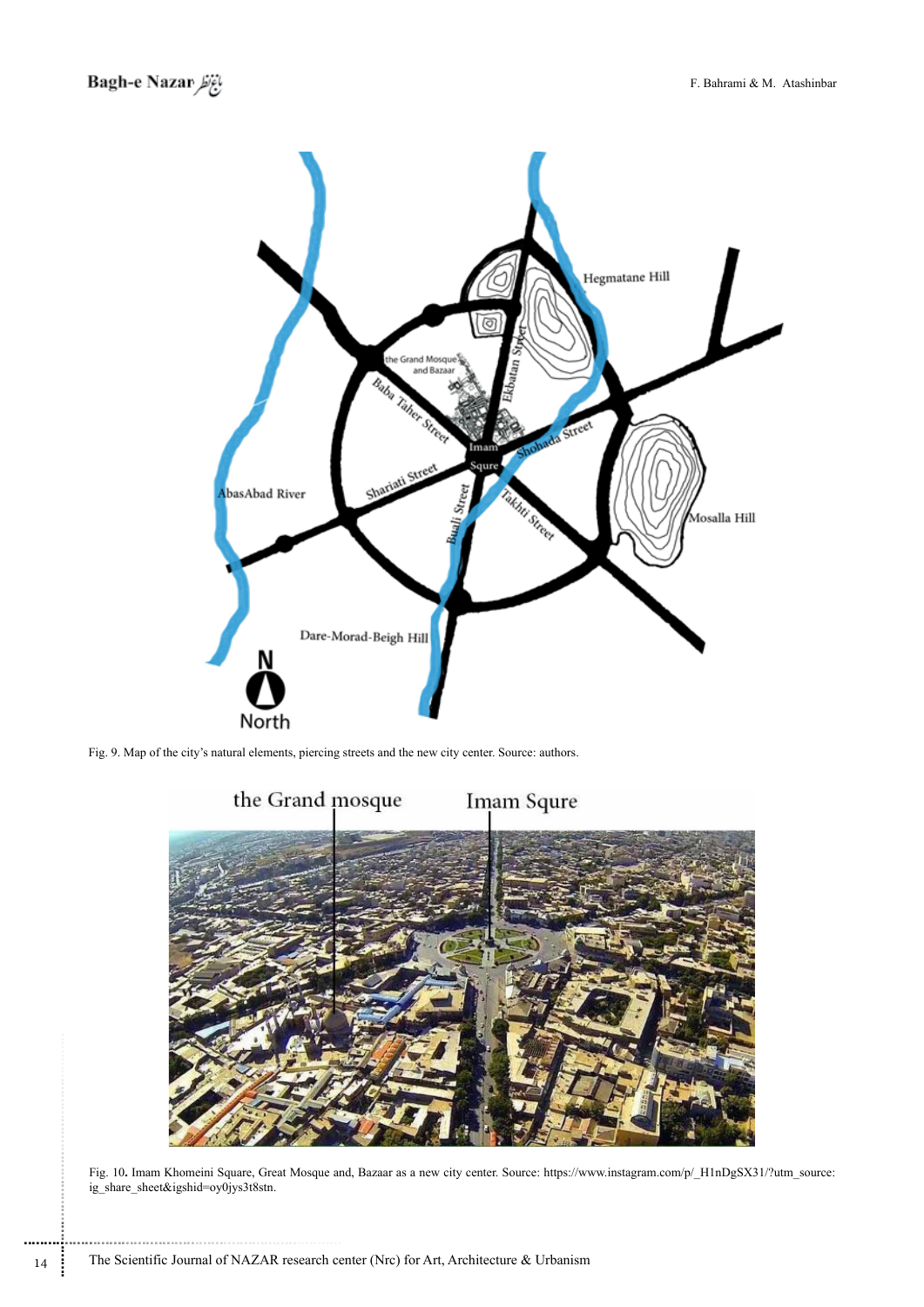natural land has created a product whose new center corresponds to its old center  $(Fig, 10)$ .

# **Conclusion**

City center is a key concept in the urban landscape, which affects the quality of citizen's lives of a city as the main component of the spatial organization. The city center, as the most valuable perceptual space, improves the quality of urban landscape; therefore, changing it at different time span will lead to changes in the spatial organization and the perception of the city by citizens. In the city of Hamedān, the impact of constructing piercing streets on transferring the old center to the modern center has been insignificant; however, it has made a contribution to the urban landscape. Although the modern structure of the city differs from its traditional structure, the establishment of the center and its reinforcement through the presence of new elements has maintained the quality of Hamedān's landscape. Today, Hamedān is no longer bi- or multi-polar city, and, various intellectual movements are present at the same historical-social center. This area represents the intellectual streams of society and demonstrates that the general mindset of the society believes in this place. All streams believe that being present at this place ensures their authenticity. In other words, the ruling power hears the voice of people from this point. Improving the modern and traditional center of Hamedan as a whole unit including Imam square, Grand mosque and Bazaar has led to the growth and sequence of the landscape concept as a whole city.

#### **Endnote**

1. It refers to a charitable organization whose target is to support poor .families

#### **Reference** List

• Atashinbar, M. (2015). Impacts of Piercing Streets on Paris Urban Landscape, *MANZAR*, the Scientific Journal of landscape, 7(30), 54-61.

• Azkaya, P. (2001). Letters` *Hamedān*. Hamedān: Madistan,

Iran.

 $\bullet$  Anas, A. Arnott, R. & Smal, K. (1998). Urban Spatial Structure. Journal of Economic Literature, 36(3), 1426-1464.

• Asadollahi, M. & Zakerhaghighi, K. (2015). Investigation and Analysis of Spatial Structure of Metropolitan Hamedān Using Alen Bertod Model. WALIA Journal, 31(2), 67-73.

• Ballard, P. (2005). The Church at the Centre of the City. The Expository Times, 116(8), 253-258.

• Banister, D. (1992). Energy Use, Transport and Settlement Patterns. Sustainable Development and Urban Form,

• Banbak. (2018). The central square of Hamedan the symbol of modern urbanism. Retrieved from http://www.banbak.com/ Hamedān-imam-square/.

**· Bertaud, A. (2004).** The Spatial Organization of Cities: Deliberate Outcome or Unforeseen Consequence? UC Berkeley: Institute of Urban and Regional Development.

**· Burrough, P. A. & Frank, A. U.(1996).** Geographic Objects with Indeterminate Boundaries. London: Taylor and Francis.

• Caves, R. W. (2005). *Encyclopedia of the City*. London and New York: Routledge.

• Collis, C. Berkeley, N. & Fletcher, D. R.(2000). Retail Decline and Policy Responses in District Shopping Centres. Town Planning Review, 71(2), 149-168.

• ECOTEC Research and Consulting Limited. (1993). *Ecotec*  $Research$  *and Consulting Limited. London: HMSO.* 

 $\cdot$  Evans, R. (1997). *Regenerating Town Centers*. Manchester: Manchester University Press.

• Fendereski, S.R. (1978). The Islamic revolution in Hamedān. Etelaat Newspaper, 22 November, 1. Retrieved from http /22bahman.ir/show.php?page=post&id=15399.

 $\cdot$  Ganj News Agency. (2015). *Bold backup line*. Available at: ganj.info/slider/slider-jehad/4268 (Accessed 20 Nov. 2018).

Center Living in the United Kingdom. Journal of Planning • Heath, T. (2001). Revitalizing Cities:Attitudes toward City-Education and Research, 20(4), 464-475.

• Izadi, M. & Sharifi, A. (2015). Evaluating Karl Frisch's design on spatial structure configuration concerning old contexture in Hamedān (using space syntax technique). Bagh- e Nazar, 12(35), 15-26.

& Khaksar. A, (2013). A view of Hegmatane<br>ext of Hamedān City. In: *Conference of*<br>egmatane, *Tehran*, Iran, 23 December, pp.<br>ian cultural Heritage, Handcraft, and Tourism<br>rayee, A. & Karami, S. (2015). Studying the<br>ility • Hemmaty, A. E. & Khaksar. A,  $(2013)$ . A view of Hegmatane hills in the context of Hamedan City. In: Conference of archaeological Hegmatane, Tehran, Iran, 23 December, pp. 139-148. Iran: Iranian cultural Heritage. Handcraft, and Tourism .Organization

• Karami, S. Fakhrayee, A. & Karami, S. (2015). Studying the Effect of Accessibility and Vitality on Urban Space Efficiency